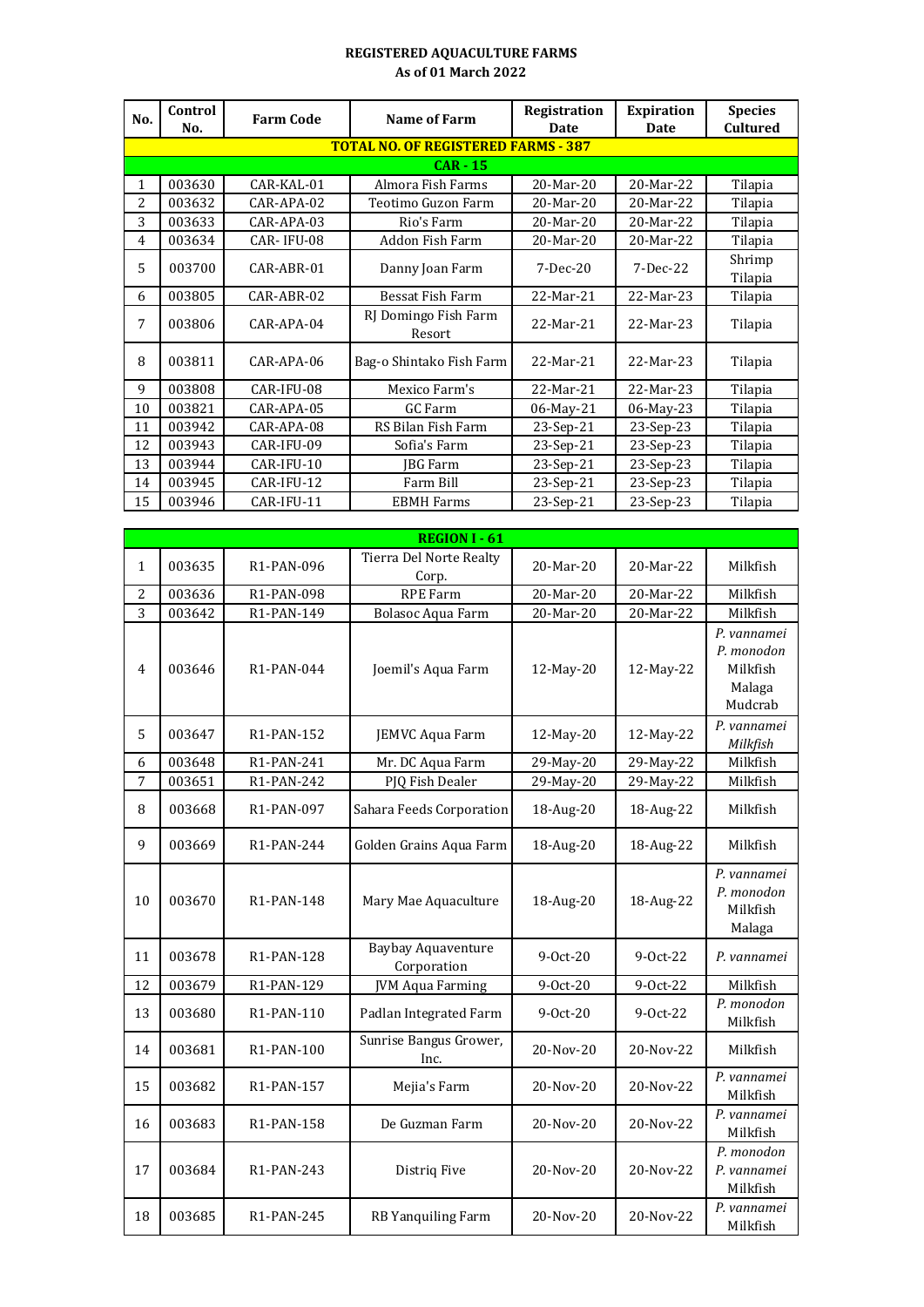| 19 | 003686 | R1-PAN-246              | Edwin Dela Cruz Farm                          | 20-Nov-20 | 20-Nov-22    | P. vannamei<br>Milkfish                                   |
|----|--------|-------------------------|-----------------------------------------------|-----------|--------------|-----------------------------------------------------------|
| 20 | 003687 | R1-PAN-247              | Ben Farm                                      | 20-Nov-20 | 20-Nov-22    | P. vannamei<br>Milkfish                                   |
| 21 | 003688 | R <sub>1</sub> -PAN-248 | MR2AS Aqua Farm                               | 20-Nov-20 | 20-Nov-22    | P. vannamei<br>Milkfish<br>Tilapia                        |
| 22 | 003703 | R1-PAN-249              | <b>BMP</b> Aquafarming                        | 7-Dec-20  | 7-Dec-22     | Milkfish                                                  |
| 23 | 003704 | R1-PAN-099              | Jesscon & Sons Aquafarm<br>Associations, Inc. | 17-Dec-20 | 17-Dec-22    | Milkfish                                                  |
| 24 | 003705 | R1-PAN-174              | Brix Aqua Farm                                | 17-Dec-20 | 17-Dec-22    | P. monodon<br>Milkfish                                    |
| 25 | 003706 | R1-PAN-175              | Brix Aqua Farm                                | 17-Dec-20 | 17-Dec-22    | P. monodon<br>Milkfish                                    |
| 26 | 003721 | R1-PAN-170              | Erickson Bangus<br>Enterprises                | 05-Jan-21 | 05-Jan-23    | Milkfish<br>Tilapia<br>Talakitok                          |
| 27 | 003722 | R1-PAN-115              | Argin Aqua Farm                               | 05-Jan-21 | $05$ -Jan-23 | Milkfish                                                  |
| 28 | 003723 | R1-PAN-047              | Edzena Aqua Farm                              | 05-Jan-21 | 05-Jan-23    | Milkfish                                                  |
| 29 | 003727 | R1-PAN-112              | Unicorp Agri-Aqua<br>Ventures Inc.            | 20-Jan-21 | 20-Jan-23    | Milkfish                                                  |
| 30 | 003728 | R1-LUN-195              | J & F Aquatic Resources<br>Farming            | 20-Jan-21 | 20-Jan-23    | Milkfish                                                  |
| 31 | 003749 | R1-PAN-251              | Dagupan Aqua Farm                             | 18-Feb-21 | 18-Feb-23    | P. vannamei<br>Milkfish<br>Malaga<br>Talakitok<br>Grouper |
| 32 | 003795 | R1-PAN-114              | <b>DCDA</b> Farm                              | 03-Mar-21 | 03-Mar-23    | Milkfish                                                  |
| 33 | 003796 | R1-LUN-147              | <b>GMMC</b> Isda Farm                         | 03-Mar-21 | 03-Mar-23    | Pompano<br>Malaga                                         |
| 34 | 003797 | R1-PAN-253              | Aragon & Alee<br>Aquafarming                  | 03-Mar-21 | 03-Mar-23    | Milkfish                                                  |
| 35 | 003798 | R1-PAN-254              | Rod's Aqua Farm                               | 03-Mar-21 | 03-Mar-23    | Malaga                                                    |
| 36 | 003799 | R1-PAN-252              | D.O.D and Sons Phil. Inc.                     | 09-Mar-21 | 09-Mar-23    | P. vannamei<br>Milkfish<br>Seabass<br>Snapper             |
| 37 | 003800 | R1-PAN-171              | Erickson Bangus<br>Enterprises                | 09-Mar-21 | 09-Mar-23    | Milkfish<br>Malaga                                        |
| 38 | 003801 | R1-PAN-250              | De Perio's Fish Pond                          | 09-Mar-21 | 09-Mar-23    | Milkfish                                                  |
| 39 | 003812 | R1-LUN-142              | FGP Fish Farm                                 | 22-Apr-21 | 22-Apr-23    | Milkfish<br>Lapu-lapu<br>Malaga<br>Crab<br>Snapper        |
| 40 | 003813 | R1-PAN-255              | <b>TVM Aqua Farming</b><br>Corporation        | 30-Apr-21 | 30-Apr-23    | Milkfish                                                  |
| 41 | 003826 | R1-PAN-205              | Clavo's Aqua Farm                             | 06-May-21 | 06-May-23    | Milkfish                                                  |
| 42 | 003829 | R1-PAN-046              | Lucas Ballesteros Aqua<br>Farm                | 06-May-21 | 06-May-23    | Milkfish                                                  |
| 43 | 003840 | R1-LUN-132              | CEYU Aqua Farm                                | 18-May-21 | 18-May-23    | Milkfish                                                  |
| 44 | 003841 | R1-PAN-256              | Lopez Aqua Farm                               | 25-May-21 | 25-May-23    | P. monodon<br>Milkfish<br>Malaga                          |
| 45 | 003842 | R1-PAN-257              | RCV/Belen Farm                                | 25-May-21 | 25-May-23    | P. vannamei<br>Milkfish                                   |
| 46 | 003875 | R1-PAN-258              | Tierra Del Norte Realty<br>Corp.              | 18-Jun-21 | 18-Jun-23    | Milkfish<br>Pompano<br>Malaga                             |
| 47 | 003886 | R1-PAN-093              | Super Mega Sea Horse<br>Feedmill Corp.        | 05-Jul-21 | 05-Jul-23    | Milkfish                                                  |
| 48 | 003887 | R1-PAN-094              | Lucky Fortune Group<br>Feedmill Corp.         | 05-Jul-21 | 05-Jul-23    | Milkfish                                                  |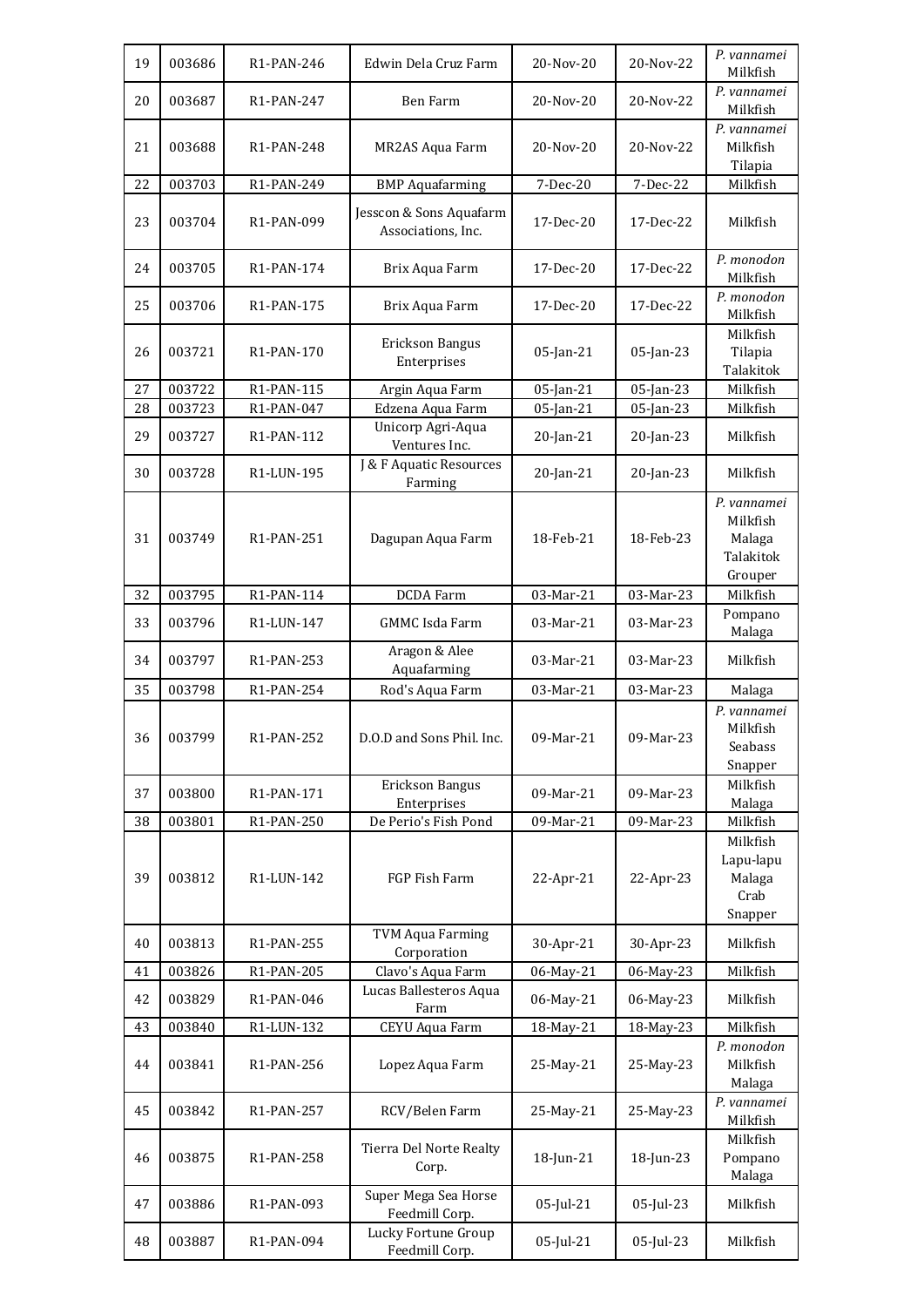| 49 | 003888 | R1-PAN-095              | Phil. Mega Fish Feedmill<br>Corp.                  | 05-Jul-21       | 05-Jul-23       | Milkfish           |
|----|--------|-------------------------|----------------------------------------------------|-----------------|-----------------|--------------------|
| 50 | 003891 | R <sub>1</sub> -PAN-259 | Bibibi's Aquafarming                               | 09-Jul-21       | 09-Jul-23       | Milkfish           |
| 51 | 003903 | R <sub>1</sub> -PAN-260 | RTC Mangatake Aqua<br>Farm                         | $16$ -Jul- $21$ | $16$ -Jul-23    | Siganid<br>Grouper |
| 52 | 003911 | R <sub>1</sub> -PAN-261 | Freshious, Inc.                                    | 9-Aug-21        | 9-Aug-23        | Shrimp<br>Milkfish |
| 53 | 003912 | R <sub>1</sub> -PAN-262 | <b>J&amp;F Aquatic Resource and</b><br>Farming Co. | 9-Aug-21        | 9-Aug-23        | Milkfish           |
| 54 | 003913 | R1-PAN-263              | St. Michael Aqua Farm                              | $9-Aug-21$      | $9-Aug-23$      | Milkfish           |
| 55 | 003954 | R <sub>1</sub> -PAN-116 | RCV/Belen Farm                                     | 22-0ct-21       | 22-Oct-23       | Milkfish           |
| 56 | 003409 | R <sub>1</sub> -PAN-238 | M&B Fish Trading                                   | $24$ -Jan-22    | $24$ -Jan- $24$ | Milkfish           |
| 57 | 003410 | R <sub>1</sub> -PAN-239 | Weste Fish Trading                                 | $24$ -Jan-22    | $24$ -Jan- $24$ | Milkfish           |
| 58 | 003411 | R <sub>1</sub> -PAN-004 | PCPerez Aqua Farm Inc.                             | $13$ -Jan-22    | $13$ -Jan-24    | Milkfish           |
| 59 | 003421 | R <sub>1</sub> -LUN-143 | JNV Aquaculture Inc.                               | 7-Feb-22        | 7-Feb-24        | Milkfish           |
| 60 | 003422 | R <sub>1</sub> -LUN-265 | Unicorp Agri-Aqua<br>Ventures, Inc.                | 7-Feb-22        | 7-Feb-24        | Milkfish           |
| 61 | 003423 | R <sub>1</sub> -PAN-144 | Diaz Farm                                          | 7-Feb-22        | 7-Feb-24        | Milkfish           |

|                | <b>REGION II - 22</b> |            |                                                                         |           |           |                                                   |  |  |
|----------------|-----------------------|------------|-------------------------------------------------------------------------|-----------|-----------|---------------------------------------------------|--|--|
| 1              | 003822                | R2-CAG-065 | Panes Farm                                                              | 18-May-21 | 18-May-23 | Tilapia                                           |  |  |
| $\overline{c}$ | 003823                | R2-CAG-068 | Raralio's Fish Farm                                                     | 18-May-21 | 18-May-23 | Tilapia                                           |  |  |
| 3              | 003824                | R2-CAG-070 | Dataj Aquafarm Inc. - D                                                 | 18-May-21 | 18-May-23 | P. vannamei                                       |  |  |
| 4              | 003825                | R2-ISA-100 | <b>ESB Four Plus One</b><br>Agricultural Farm                           | 18-May-21 | 18-May-23 | Tilapia<br>Carp                                   |  |  |
| 5              | 003972                | R2-NV-090  | Palafox Fishfarm                                                        | 12-Nov-21 | 12-Nov-23 | Tilapia                                           |  |  |
| 6              | 003973                | R2-NV-091  | Apuya Fishfarm                                                          | 12-Nov-21 | 12-Nov-23 | Tilapia                                           |  |  |
| 7              | 003974                | R2-NV-092  | Del Rosario Fishfarm                                                    | 12-Nov-21 | 12-Nov-23 | Tilapia                                           |  |  |
| 8              | 003975                | R2-NV-093  | Urban Fishfarm                                                          | 12-Nov-21 | 12-Nov-23 | Tilapia                                           |  |  |
| 9              | 003976                | R2-NV-094  | Bambang Integrated Agro-<br>Tourism and Learning<br>Site (BIATALS) Farm | 12-Nov-21 | 12-Nov-23 | Tilapia                                           |  |  |
| 10             | 003977                | R2-ISA-095 | DTD Agricultural<br>Organiques                                          | 12-Nov-21 | 12-Nov-23 | Tilapia                                           |  |  |
| 11             | 003978                | R2-NV-096  | OJ Fishfarm                                                             | 12-Nov-21 | 12-Nov-23 | Tilapia<br>Freshwater<br>Prawn                    |  |  |
| 12             | 003979                | R2-QUI-097 | Juarizo Fishfarm                                                        | 12-Nov-21 | 12-Nov-23 | Tilapia                                           |  |  |
| 13             | 003980                | R2-QUI-098 | Lugod Fishfarm                                                          | 12-Nov-21 | 12-Nov-23 | Tilapia<br>Freshwater<br>Prawn                    |  |  |
| 14             | 003981                | R2-QUI-099 | J. Salvador Fishfarm                                                    | 12-Nov-21 | 12-Nov-23 | Tilapia<br>Carp<br>Catfish<br>Freshwater<br>Prawn |  |  |
| 15             | 003982                | R2-QUI-100 | R. Salvador Fishfarm                                                    | 12-Nov-21 | 12-Nov-23 | Tilapia                                           |  |  |
| 16             | 003983                | R2-QUI-101 | E. Salvador Fishfarm                                                    | 12-Nov-21 | 12-Nov-23 | Tilapia                                           |  |  |
| 17             | 003984                | R2-NV-102  | Gacusana Fishfarm                                                       | 12-Nov-21 | 12-Nov-23 | Tilapia                                           |  |  |
| 18             | 003985                | R2-QUI-103 | Immulyap Fishfarm                                                       | 12-Nov-21 | 12-Nov-23 | Tilapia                                           |  |  |
| 19             | 003986                | R2-QUI-104 | D. Salvador Fishfarm                                                    | 12-Nov-21 | 12-Nov-23 | Tilapia                                           |  |  |
| 20             | 003987                | R2-NV-105  | <b>Gumatin Fishfarm</b>                                                 | 12-Nov-21 | 12-Nov-23 | Tilapia                                           |  |  |
| 21             | 003988                | R2-NV-106  | Abrogar Fishfarm                                                        | 12-Nov-21 | 12-Nov-23 | Tilapia                                           |  |  |
| 22             | 003989                | R2-NV-107  | Camacho Fishfarm                                                        | 12-Nov-21 | 12-Nov-23 | Tilapia                                           |  |  |

|   |        |            | <b>REGION III - 55</b> |             |             |                                |
|---|--------|------------|------------------------|-------------|-------------|--------------------------------|
|   | 003550 | R3-BUL-162 | NNN88 Aqua Farm        | 22-Oct-19   | 22-0ct-22   | P. monodon<br>Milkfish<br>Crab |
|   | 003652 | R3-ZAM-101 | Lolo Jose Aquafarm     | $3$ -Jul-20 | $3$ -Jul-22 | Milkfish<br>Malaga             |
| 3 | 003653 | R3-BUL-127 | ATM Aquafarm           | $3$ -Jul-20 | $3$ -Jul-22 | Milkfish                       |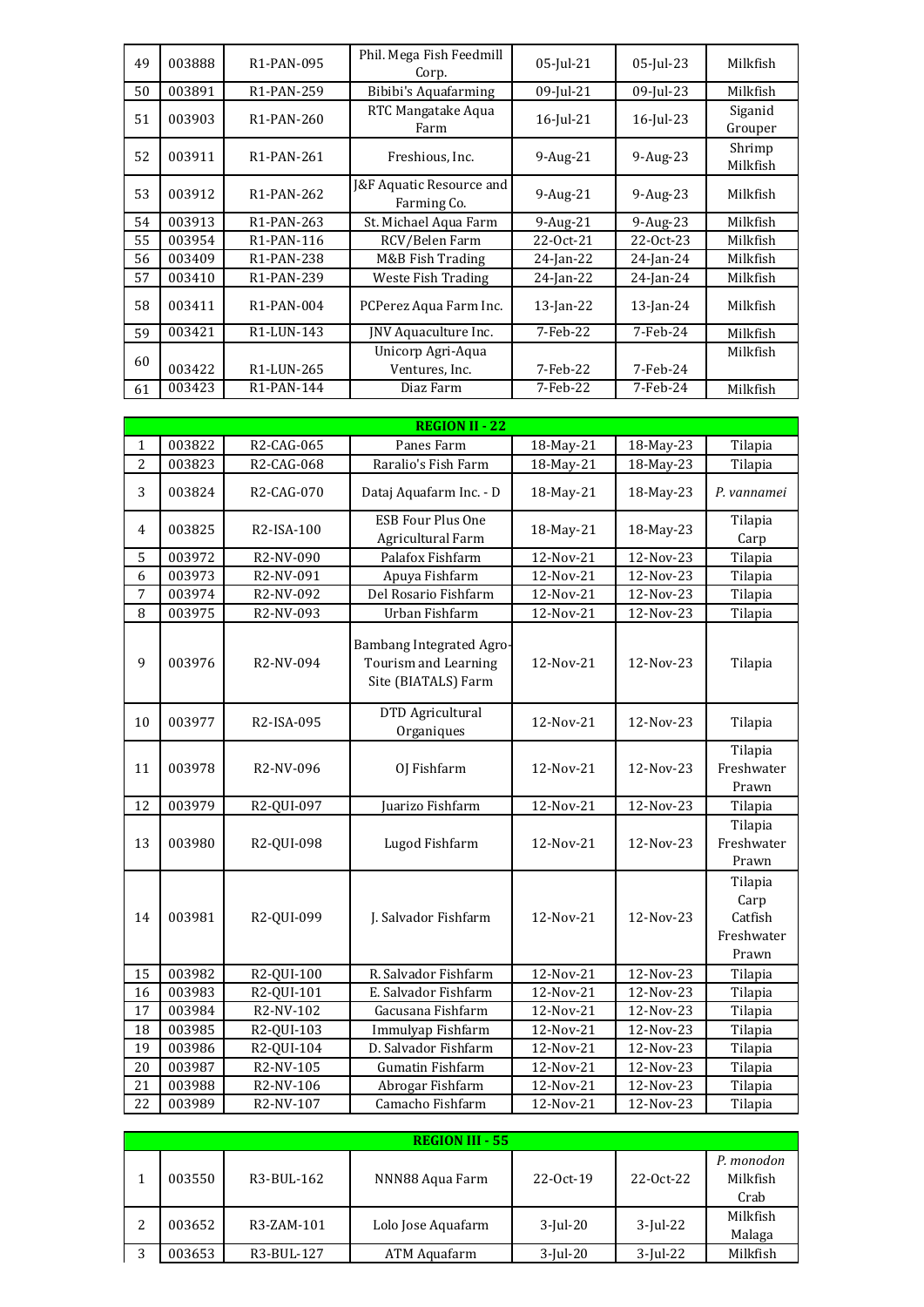| $\overline{4}$ | 003654 | R3-BUL-128 | <b>ATM Aquafarm</b>                         | $3$ -Jul-20 | $3$ -Jul-22 | Milkfish                              |
|----------------|--------|------------|---------------------------------------------|-------------|-------------|---------------------------------------|
| $\overline{5}$ | 003655 | R3-BUL-129 | <b>ATM Aquafarm</b>                         | $3$ -Jul-20 | $3$ -Jul-22 | Milkfish                              |
| 6              | 003656 | R3-BUL-163 | <b>CCM</b> Aquafarm                         | $3$ -Jul-20 | $3$ -Jul-22 | Milkfish                              |
| $\overline{7}$ | 003657 | R3-BUL-164 | <b>ATM Aquafarm</b>                         | $3$ -Jul-20 | $3$ -Jul-22 | Milkfish                              |
| 8              | 003658 | R3-BUL-165 | <b>ATM Aquafarm</b>                         | $3$ -Jul-20 | $3$ -Jul-22 | Milkfish                              |
| 9              | 003671 | R3-BUL-167 | Nabao 1 Aquafarm                            | 9-Sep-20    | 9-Sep-22    | Milkfish                              |
| 10             | 003672 | R3-BUL-168 | Nabao 2 Aquafarm                            | 9-Sep-20    | 9-Sep-22    | Milkfish                              |
| 11             | 003673 | R3-BUL-169 | Nabao 3 Aquafarm                            | 9-Sep-20    | 9-Sep-22    | Milkfish                              |
| 12             | 003674 | R3-BUL-170 | Sapang Kawayan<br>Aquafarm                  | 9-Sep-20    | 9-Sep-22    | Milkfish                              |
| 13             | 003675 | R3-BUL-171 | Sapang Malalim<br>Aquafarm                  | 9-Sep-20    | 9-Sep-22    | Milkfish                              |
| 14             | 003676 | R3-BUL-172 | Lagyo Aquafarm                              | 9-Sep-20    | 9-Sep-22    | Milkfish                              |
| 15             | 003677 | R3-ZAM-173 | Aqua Agri Zambay<br>Producers Coop.         | 9-Sep-20    | 9-Sep-22    | Milkfish                              |
| 16             | 003689 | R3-PAM-103 | <b>Trese Farm</b>                           | 10-Nov-20   | 10-Nov-22   | Shrimp<br>Milkfish<br>Crabs           |
| 17             | 003690 | R3-PAM-104 | Squatter Farm                               | 10-Nov-20   | 10-Nov-22   | Shrimp<br>Milkfish<br>Tilapia         |
| 18             | 003691 | R3-PAM-105 | Parara Farm                                 | 10-Nov-20   | 10-Nov-22   | Shrimp<br>Milkfish<br>Tilapia<br>Crab |
| 19             | 003692 | R3-PAM-140 | Madalumdum Farm                             | 10-Nov-20   | 10-Nov-22   | Shrimp<br>Milkfish<br>Crabs           |
| 20             | 003693 | R3-ZAM-145 | J & F Aquatic Resources<br>Farming          | 10-Nov-20   | 10-Nov-22   | Milkfish                              |
| 21             | 003694 | R3-ZAM-146 | J & F Aquatic Resources<br>Farming          | 10-Nov-20   | 10-Nov-22   | Milkfish                              |
| 22             | 003695 | R3-ZAM-147 | J & F Aquatic Resources<br>Farming          | 10-Nov-20   | 10-Nov-22   | Milkfish                              |
| 23             | 003719 | R3-ZAM-143 | San Andres Producer's<br>Cooperative 1      | 17-Dec-20   | 17-Dec-22   | Milkfish                              |
| 24             | 003720 | R3-ZAM-144 | San Andres Producer's<br>Cooperative 2      | 17-Dec-20   | 17-Dec-22   | Milkfish                              |
| 25             | 003802 | R3-ZAM-124 | Tierra Del Norte Realty<br>Corp.            | 22-Mar-21   | 22-Mar-23   | Milkfish                              |
| 26             | 003803 | R3-ZAM-125 | <b>DCLS Aquafarms</b>                       | 22-Mar-21   | 22-Mar-23   | Milkfish                              |
| 27             | 003830 | R3-ZAM-132 | A.E. Barcena Aqua Farm                      | 22-Mar-21   | 22-Mar-23   | Milkfish                              |
| 28             | 003817 | R3-BUL-166 | Chill Persha Enterprise                     | 30-Apr-21   | 30-Apr-23   | Milkfish                              |
| 29             | 003831 | R3-BUL-174 | N.E. Panganiban<br>Aquafarm                 | 06-May-21   | 06-May-23   | Shrimp<br>Milkfish                    |
| 30             | 003832 | R3-BUL-175 | LCP 1 Aquafarm                              | 06-May-21   | 06-May-23   | P. vannamei<br>Milkfish               |
| 31             | 003833 | R3-BUL-176 | LCP 2 Aquafarm                              | 06-May-21   | 06-May-23   | Milkfish                              |
| 32             | 003873 | R3-NUE-177 | Jikars Aquafarm                             | 18-Jun-21   | 18-Jun-23   | Tilapia                               |
| 33             | 003889 | R3-NUE-160 | Genomar Supreme Phils.<br>Inc.              | 09-Jul-21   | 09-Jul-23   | Tilapia                               |
| 34             | 003890 | R3-BAT-178 | <b>Charoen Pokphand Foods</b><br>Phil. Corp | 09-Jul-21   | 09-Jul-23   | Tilapia                               |
| 35             | 003909 | R3-ZAM-179 | <b>CLCC Aquaculture</b>                     | 26-Jul-21   | 26-Jul-23   | Shrimp<br>Milkfish<br>Tilapia         |
| 36             | 003922 | R3-BUL-148 | Gumitna Aquafarm                            | 27-Aug-21   | 27-Aug-23   | Milkfish                              |
| 37             | 003923 | R3-BUL-149 | Sagrada Aquafarm                            | 27-Aug-21   | 27-Aug-23   | Milkfish                              |
| 38             | 003924 | R3-BUL-150 | Katwiran Aquafarm                           | 27-Aug-21   | 27-Aug-23   | Milkfish                              |
| 39             | 003925 | R3-BUL-151 | Manuhol Aquafarm                            | 27-Aug-21   | 27-Aug-23   | Milkfish                              |
| 40             | 003926 | R3-BUL-158 | Bagang Aquafarm                             | 27-Aug-21   | 27-Aug-23   | Milkfish                              |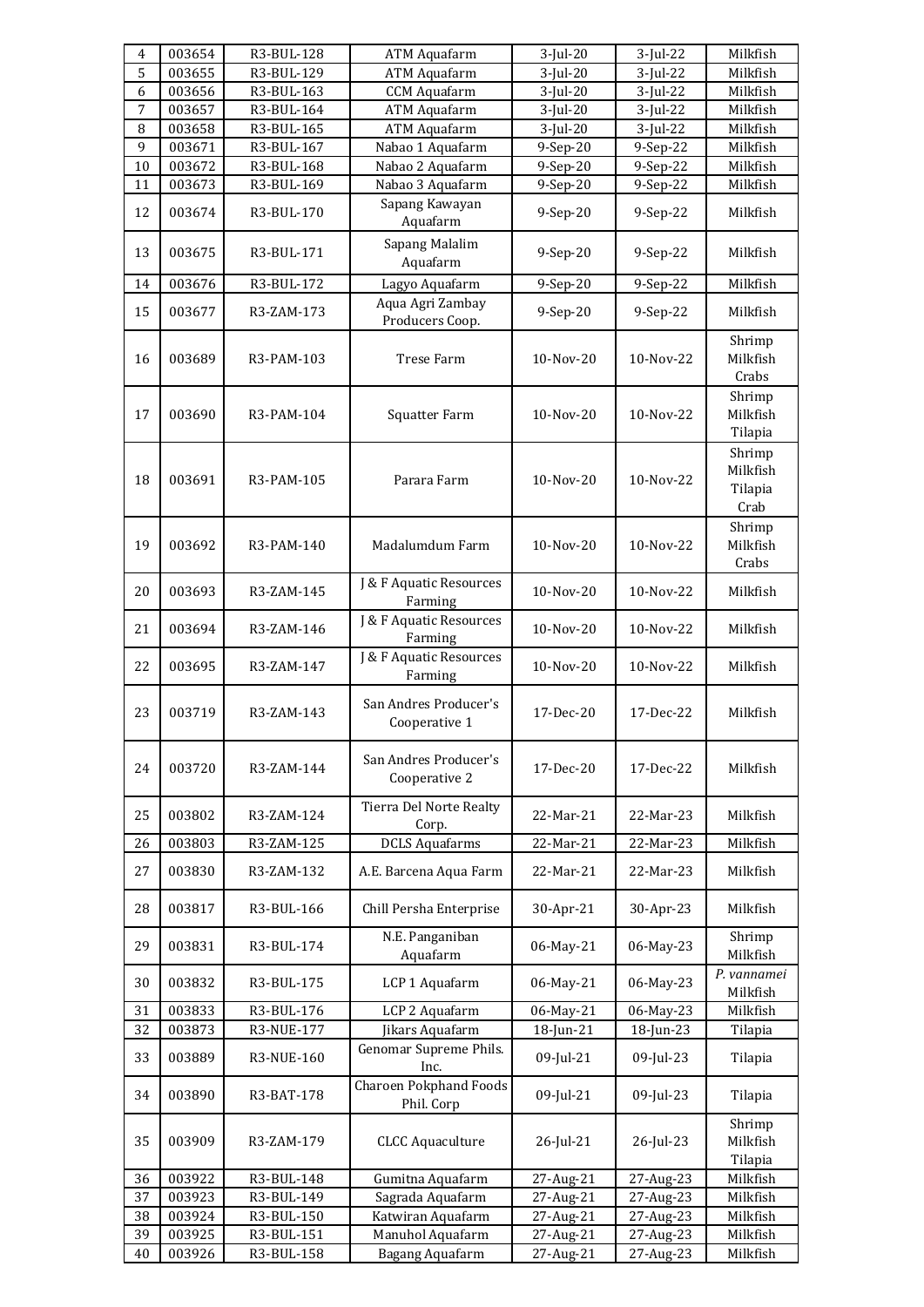| 41 | 003927 | R3-BUL-180 | Karing 1 Aquafarm                                      | 27-Aug-21    | 27-Aug-23    | Milkfish           |
|----|--------|------------|--------------------------------------------------------|--------------|--------------|--------------------|
| 42 | 003928 | R3-BUL-181 | Karing 2 Aquafarm                                      | 27-Aug-21    | 27-Aug-23    | Milkfish           |
| 43 | 003929 | R3-BUL-182 | Karing 3 Aquafarm                                      | 27-Aug-21    | 27-Aug-23    | Milkfish           |
| 44 | 003930 | R3-BUL-183 | San Diego 1 Aquafarm                                   | 27-Aug-21    | 27-Aug-23    | Milkfish           |
| 45 | 003931 | R3-BUL-184 | San Diego 2 Aquafarm                                   | 27-Aug-21    | 27-Aug-23    | Milkfish           |
| 46 | 003932 | R3-BUL-185 | San Diego 3 Aquafarm                                   | 27-Aug-21    | 27-Aug-23    | Milkfish           |
| 47 | 003947 | R3-BUL-154 | Pulilan Aquafarm Lipana                                | $4-0ct-21$   | $4-0ct-23$   | Tilapia            |
| 48 | 003948 | R3-BUL-155 | Pulilan Aquafarm Lipana                                | $4-0ct-21$   | $4-0ct-23$   | Tilapia            |
| 49 | 003951 | R3-ZAM-186 | Abalos Aquafarm &<br>Hatchery Incorporated             | 18-0ct-21    | 18-0ct-23    | P. vannamei        |
| 50 | 003952 | R3-ZAM-187 | JCKO Fish Pond                                         | 18-0ct-21    | 18-0ct-23    | P. vannamei        |
| 51 | 003953 | R3-BUL-188 | LMS & Sons International<br><b>Trading Corporation</b> | 18-0ct-21    | 18-0ct-23    | Milkfish           |
| 52 | 003991 | R3-BUL-189 | <b>ESH Aquatic Resource</b>                            | 29-Nov-21    | 29-Nov-23    | Milkfish           |
| 53 | 003400 | R3-BUL-190 | RTC Aquafarm                                           | $13$ -Jan-22 | $13$ -Jan-24 | Milkfish           |
| 54 | 003401 | R3-BUL-191 | Papaya Uno Aquafarm                                    | $13$ -Jan-22 | $13$ -Jan-24 | Milkfish           |
| 55 | 003402 | R3-PAM-192 | Pinokisda Fish Farm                                    | $13$ -Jan-22 | $13$ -Jan-24 | Tilapia<br>Catfish |

|   |        |             | <b>CALABARZON REGION - 6</b>     |              |            |                     |
|---|--------|-------------|----------------------------------|--------------|------------|---------------------|
|   | 003645 | R4A-OUE-069 | Tierra Del Norte Realty<br>Corp. | $17$ -Apr-20 | 17-Apr-22  | Milkfish<br>Pompano |
| 2 | 003666 | R4A-OUE-055 | ESU Fish Farm                    | 18-Aug-20    | 18-Aug-22  | Milkfish            |
| 3 | 003667 | R4A-OUE-069 | ESU Fish Farm                    | 18-Aug-20    | 18-Aug-22  | Milkfish            |
| 4 | 003992 | R4A-BAT-007 | Batangas Aquafarms Inc.          | 29-Nov-21    | 29-Nov-23  | Shrimp              |
|   | 003993 | R4A-BAT-058 | HP Aqua Farm Inc.                | $3-Dec-21$   | $3-Dec-23$ | Shrimp              |
| 6 | 003994 | R4A-BAT-059 | CCM Agri-Aqua Ventures<br>Corp.  | $3-Dec-21$   | $3-Dec-23$ | Shrimp              |

|              |        |             | <b>MIMAROPA REGION - 16</b>                                                 |           |           |                                                 |
|--------------|--------|-------------|-----------------------------------------------------------------------------|-----------|-----------|-------------------------------------------------|
| $\mathbf{1}$ | 003814 | R4B-MOR-077 | <b>WTL Shrimp Farm</b>                                                      | 30-Apr-21 | 30-Apr-23 | P. vannamei                                     |
| 2            | 003815 | R4B-MOR-211 | Angela's Agri-Aqua<br>Resources-Prawn Culture                               | 30-Apr-21 | 30-Apr-23 | P. vannamei<br>Milkfish<br>Tilapia<br>Talakitok |
| 3            | 003828 | R4B-MOC-212 | <b>Bigboss Farm</b>                                                         | 06-May-21 | 06-May-23 | Tilapia                                         |
| 4            | 003914 | R4B-MOR-002 | Aqua Tierra Agri-<br><b>Industrial Farms 2</b>                              | 27-Aug-21 | 27-Aug-23 | P. vannamei<br>Milkfish                         |
| 5            | 003915 | R4B-MOR-054 | Aqua Tierra Agri-<br><b>Industrial Farms</b>                                | 27-Aug-21 | 27-Aug-23 | P. vannamei<br>Milkfish<br>Crabs                |
| 6            | 003916 | R4B-MOR-094 | Farmers Organization for<br>the Rural Upliftment of<br>Mindoro (FORUM) Farm | 27-Aug-21 | 27-Aug-23 | P. vannamei<br>P. monodon<br>Milkfish           |
| 7            | 003917 | R4B-MOR-102 | Dela Cruz Tilapia<br>Hatchery                                               | 27-Aug-21 | 27-Aug-23 | Tilapia                                         |
| 8            | 003918 | R4B-MOR-104 | Macaraig Farm                                                               | 27-Aug-21 | 27-Aug-23 | P. vannamei<br>Milkfish                         |
| 9            | 003919 | R4B-MOC-207 | Ram's Aquafarming                                                           | 27-Aug-21 | 27-Aug-23 | P. vannamei<br>Milkfish                         |
| 10           | 003920 | R4B-MOR-213 | Del Rosario Farm                                                            | 27-Aug-21 | 27-Aug-23 | Tilapia                                         |
| 11           | 003403 | R4B-MOR-028 | Padilla Farm                                                                | 24-Jan-22 | 24-Jan-24 | P. vannamei<br>Milkfish<br>Crabs                |
| 12           | 003404 | R4B-MOC-099 | <b>Star Mindoro Tamaraw</b><br>Fish and Salt Farm                           | 24-Jan-22 | 24-Jan-24 | P. vannamei<br>Milkfish                         |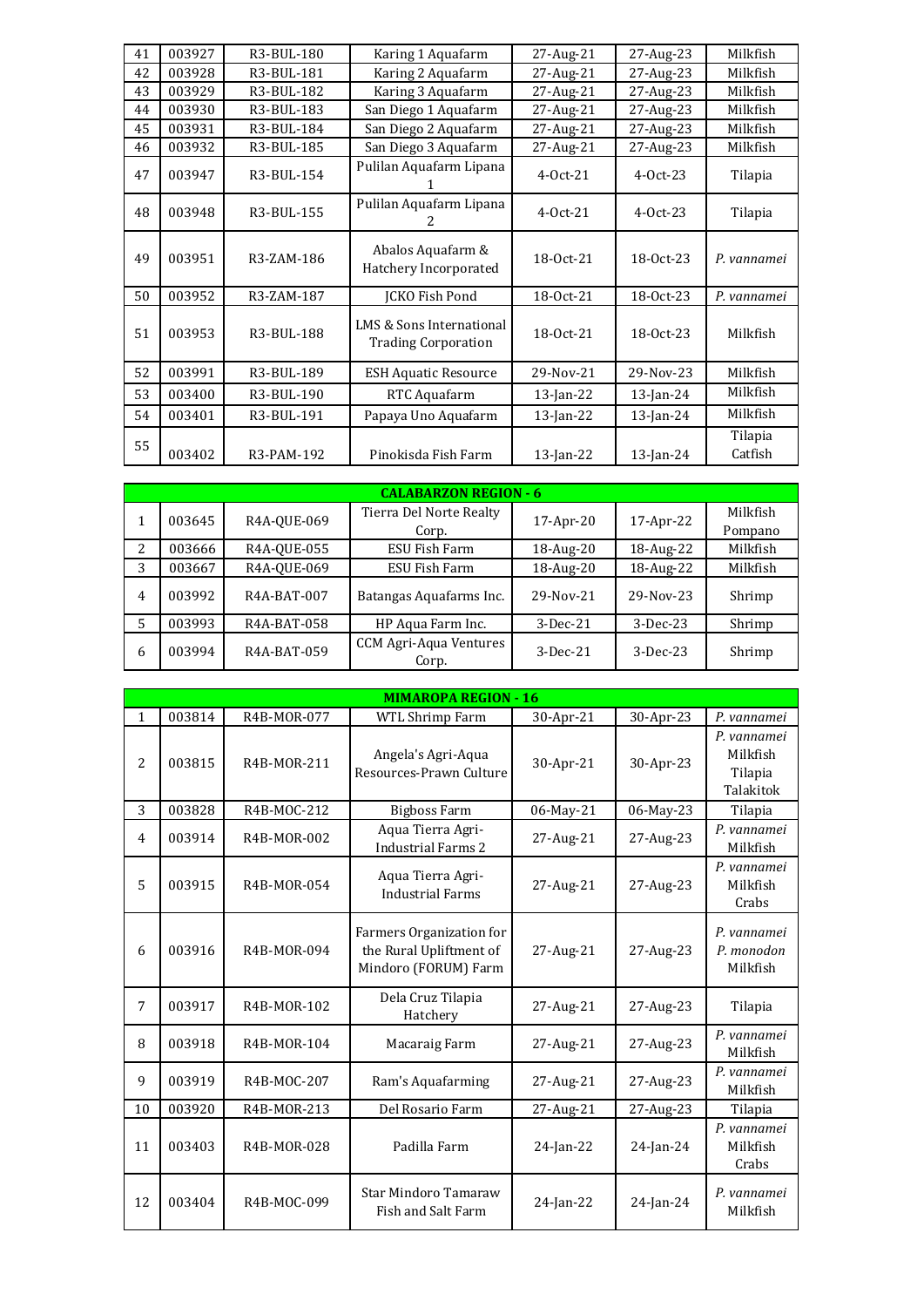| 13 | 003405 | R4B-MOC-100 | Star Mindoro Tamaraw<br>Fish and Salt Farm 2 | $24$ -Jan-22 | 24-Jan-24 | P. vannamei<br>Milkfish |
|----|--------|-------------|----------------------------------------------|--------------|-----------|-------------------------|
| 14 | 003406 | R4B-MOR-206 | Jargus Agri-Aqua Farm                        | $24$ -Jan-22 | 24-Jan-24 | P. vannamei             |
| 15 | 003407 | R4B-MOC-235 | Fulgencio Farm 7                             | $24$ -Jan-22 | 24-Jan-24 | P. vannamei<br>Milkfish |
| 16 | 003408 | R4B-MOC-260 | Geron Farm                                   | 24-Jan-22    | 24-Jan-24 | P. vannamei<br>Milkfish |

|                |        |            |                                               |           |           | Milkfish                                  |
|----------------|--------|------------|-----------------------------------------------|-----------|-----------|-------------------------------------------|
|                |        |            |                                               |           |           |                                           |
|                |        |            | <b>REGION V - 50</b>                          |           |           |                                           |
| $\mathbf{1}$   | 003637 | R5-ALB-010 | Tiwi Fry Bank and Grow-<br>out Farm           | 20-Mar-20 | 20-Mar-22 | Tilapia<br>Milkfish                       |
| 2              | 003638 | R5-CAS-224 | Leandro Drio                                  | 20-Mar-20 | 20-Mar-22 | P. vannamei<br>Milkfish                   |
| 3              | 003639 | R5-SOR-225 | Fatima Chua Farm                              | 20-Mar-20 | 20-Mar-22 | P. monodon<br>Milkfish<br>Crab            |
| $\overline{4}$ | 003640 | R5-CAS-226 | LGU-Bato Fish Cage                            | 20-Mar-20 | 20-Mar-22 | Tilapia                                   |
| 5              | 003641 | R5-ALB-229 | Eddie Perol Farm                              | 20-Mar-20 | 20-Mar-22 | P. vannamei<br>Milkfish                   |
| 6              | 003750 | R5-CAS-086 | Yolly and Edcel Crab and<br>Prawn Farm        | 23-Feb-21 | 23-Feb-23 | P. monodon<br>Milkfish<br>Tilapia<br>Crab |
| 7              | 003751 | R5-SOR-114 | Leticia M. Homo                               | 23-Feb-21 | 23-Feb-23 | Shrimp<br>Milkfish<br>Tilapia             |
| 8              | 003752 | R5-SOR-115 | Erlinda Mella Farm                            | 23-Feb-21 | 23-Feb-23 | Shrimp<br>Milkfish<br>Crab                |
| 9              | 003753 | R5-CAS-192 | Intia Farm                                    | 23-Feb-21 | 23-Feb-23 | Tilapia<br><b>Big Head Carp</b>           |
| 10             | 003754 | R5-CAS-205 | J & J Fishpond                                | 23-Feb-21 | 23-Feb-23 | Shrimp<br>Milkfish<br>Tilapia<br>Crab     |
| 11             | 003755 | R5-CAS-206 | Egwaras Farm                                  | 23-Feb-21 | 23-Feb-23 | P. monodon<br>Milkfish<br>Crab            |
| 12             | 003756 | R5-CAS-207 | Romeo Cedo Farm                               | 23-Feb-21 | 23-Feb-23 | Shrimp<br>Milkfish<br>Tilapia<br>Crab     |
| 13             | 003757 | R5-CAS-210 | Avelino Encinares Farm                        | 23-Feb-21 | 23-Feb-23 | P. monodon<br>Milkfish<br>Crab            |
| 14             | 003758 | R5-SOR-227 | Helen Lee Alcala                              | 23-Feb-21 | 23-Feb-23 | Shrimp<br>Milkfish                        |
| 15             | 003759 | R5-SOR-228 | Analiza Mella<br>Losabio/Riza Mella<br>Mañago | 23-Feb-21 | 23-Feb-23 | Shrimp<br>Milkfish<br>Crab                |
| 16             | 003760 | R5-SOR-230 | Gloria Mella Labrador                         | 23-Feb-21 | 23-Feb-23 | Shrimp<br>Milkfish<br>Crab                |
| 17             | 003761 | R5-SOR-231 | Campillos Farm                                | 23-Feb-21 | 23-Feb-23 | Shrimp<br>Milkfish<br>Crab                |
| 18             | 003762 | R5-SOR-232 | Tomas Latagan Farm                            | 23-Feb-21 | 23-Feb-23 | P. monodon<br>Crab                        |
| 19             | 003763 | R5-SOR-233 | Emma Navas Legaspi<br>Farm                    | 23-Feb-21 | 23-Feb-23 | Crab                                      |
|                |        |            |                                               |           |           |                                           |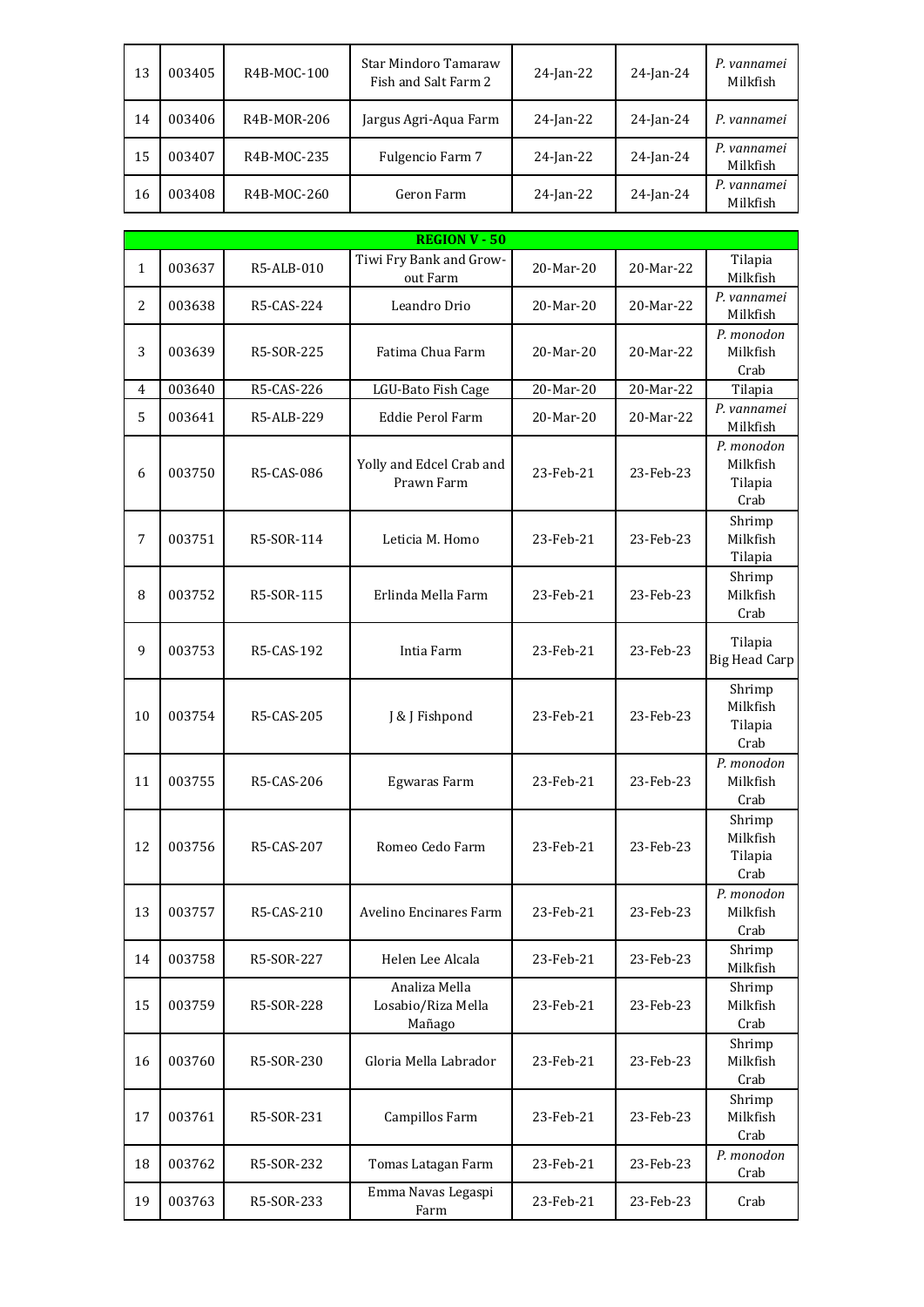| 20 | 003764 | R5-SOR-234 | Alvin Navas             | 23-Feb-21 | 23-Feb-23 | Shrimp<br>Milkfish                |
|----|--------|------------|-------------------------|-----------|-----------|-----------------------------------|
|    |        |            |                         |           |           | Mud Crab                          |
| 21 | 003765 | R5-SOR-235 | <b>Benito Navas III</b> | 23-Feb-21 | 23-Feb-23 | Shrimp<br>Milkfish<br>Mud Crab    |
| 22 | 003766 | R5-SOR-236 | Norma Mancera           | 23-Feb-21 | 23-Feb-23 | Shrimp<br>Milkfish<br>Mud Crab    |
| 23 | 003767 | R5-SOR-237 | Ernesto Ibana Farm      | 23-Feb-21 | 23-Feb-23 | Shrimp<br>Milkfish<br>Mud Crab    |
| 24 | 003768 | R5-SOR-238 | Claridad Lumbao Farm    | 23-Feb-21 | 23-Feb-23 | P. monodon<br>Milkfish            |
| 25 | 003769 | R5-SOR-239 | Victoria Bello Farm     | 23-Feb-21 | 23-Feb-23 | P. monodon<br>Milkfish<br>Crab    |
| 26 | 003770 | R5-CAS-240 | Trinidad Ronquillo Farm | 23-Feb-21 | 23-Feb-23 | Shrimp<br>Milkfish                |
| 27 | 003771 | R5-CAS-241 | Bonto's Farm            | 23-Feb-21 | 23-Feb-23 | Shrimp<br>Milkfish<br>Crab        |
| 28 | 003772 | R5-CAS-242 | Simeon Gremio Farm      | 23-Feb-21 | 23-Feb-23 | Shrimp<br>Milkfish<br>Crab        |
| 29 | 003773 | R5-CAS-243 | Alberto Año             | 23-Feb-21 | 23-Feb-23 | P. monodon<br>Milkfish<br>Crab    |
| 30 | 003774 | R5-CAS-244 | Violeta De Jesus Farm   | 23-Feb-21 | 23-Feb-23 | P. monodon<br>Milkfish<br>Tilapia |
| 31 | 003775 | R5-CAS-245 | Hazel Año Farm          | 23-Feb-21 | 23-Feb-23 | P. monodon<br>Milkfish<br>Crab    |
| 32 | 003776 | R5-CAS-246 | Edwin Genio Farm        | 23-Feb-21 | 23-Feb-23 | P. monodon<br>Milkfish<br>Crab    |
| 33 | 003777 | R5-SOR-247 | Edna Marañas            | 23-Feb-21 | 23-Feb-23 | Shrimp<br>Milkfish<br>Crab        |
| 34 | 003778 | R5-CAS-248 | Gazpar Calleja          | 23-Feb-21 | 23-Feb-23 | Tilapia<br><b>Big Head Carp</b>   |
| 35 | 003779 | R5-CAS-249 | Israel Buena Farm       | 23-Feb-21 | 23-Feb-23 | Tilapia<br><b>Big Head Carp</b>   |
| 36 | 003780 | R5-CAS-250 | Zorilla Fish Cages      | 23-Feb-21 | 23-Feb-23 | Tilapia                           |
| 37 | 003781 | R5-CAS-251 | Pili Farm               | 23-Feb-21 | 23-Feb-23 | Tilapia<br><b>Big Head Carp</b>   |
| 38 | 003782 | R5-CAS-252 | Elvera Billiones Farm   | 23-Feb-21 | 23-Feb-23 | <b>Big Head Carp</b>              |
| 39 | 003783 | R5-CAS-253 | Cangayo Farm            | 23-Feb-21 | 23-Feb-23 | Tilapia<br><b>Big Head Carp</b>   |
| 40 | 003784 | R5-CAS-254 | Domingo Tanay Farm      | 23-Feb-21 | 23-Feb-23 | Tilapia<br><b>Big Head Carp</b>   |
| 41 | 003785 | R5-CAS-255 | Presado Farm            | 23-Feb-21 | 23-Feb-23 | Tilapia<br><b>Big Head Carp</b>   |
| 42 | 003786 | R5-CAS-256 | Buena Farm              | 23-Feb-21 | 23-Feb-23 | Tilapia<br><b>Big Head Carp</b>   |
| 43 | 003787 | R5-CAS-257 | Pili Farm               | 23-Feb-21 | 23-Feb-23 | Tilapia                           |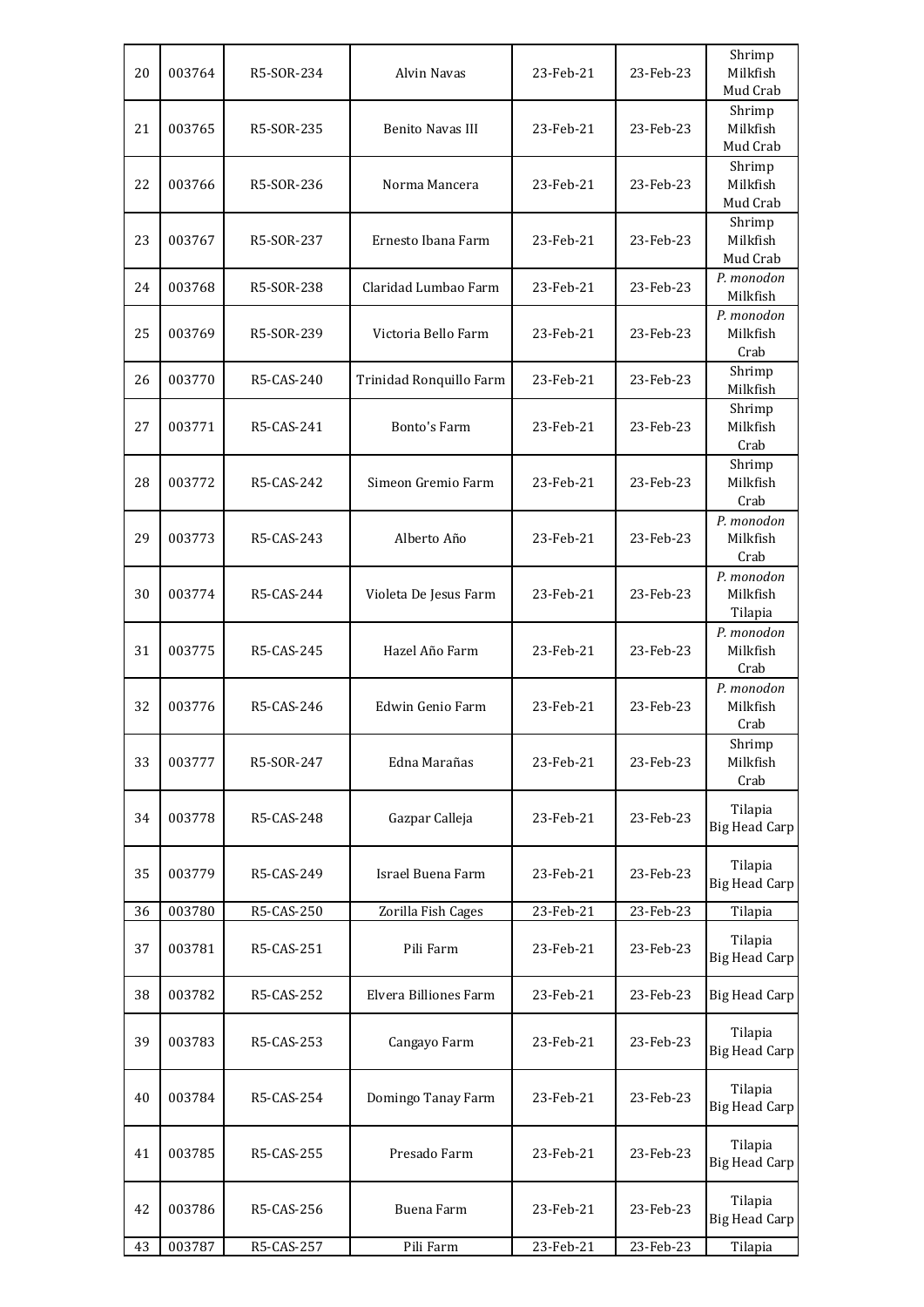| 44 | 003788 | R5-CAS-258  | Rodel Pili Farm                                          | 23-Feb-21 | 23-Feb-23 | Tilapia<br><b>Big Head Carp</b>              |
|----|--------|-------------|----------------------------------------------------------|-----------|-----------|----------------------------------------------|
| 45 | 003789 | R5-CAS-259  | Mota Farm                                                | 23-Feb-21 | 23-Feb-23 | Tilapia<br><b>Big Head Carp</b>              |
| 46 | 003790 | R5-CAS-260  | Peñaflorida Farm                                         | 23-Feb-21 | 23-Feb-23 | Tilapia                                      |
| 47 | 003791 | R5-CAS-261  | Rosendo Matucad Farm                                     | 23-Feb-21 | 23-Feb-23 | Tilapia<br><b>Big Head Carp</b>              |
| 48 | 003792 | R5-CAS-262  | Kobo'Jo                                                  | 23-Feb-21 | 23-Feb-23 | Tilapia<br>Dalag<br>Igat<br>Atas<br>Placides |
| 49 | 003793 | R5-CAS-263  | Dela Rama Farm                                           | 23-Feb-21 | 23-Feb-23 | Tilapia<br>Carp                              |
| 50 | 003794 | R5-CAS-264  | Ramos Farm                                               | 23-Feb-21 | 23-Feb-23 | Tilapia<br><b>Big Head Carp</b>              |
|    |        |             | <b>REGION VI - 53</b>                                    |           |           |                                              |
| 1  | 003660 | R6-ILO-0041 | R.J. Fish Farm                                           | 18-Aug-20 | 18-Aug-22 | Milkfish                                     |
| 2  | 003661 | R6-ILO-0043 | Franton Aqua Farm                                        | 18-Aug-20 | 18-Aug-22 | Milkfish<br>Tilapia<br>Mudcrabs              |
| 3  | 003662 | R6-ILO-0116 | Sanar Farm                                               | 18-Aug-20 | 18-Aug-22 | Milkfish                                     |
| 4  | 003663 | R6-ILO-0145 | IJY System Aquculture                                    | 18-Aug-20 | 18-Aug-22 | P. vannamei                                  |
| 5  | 003737 | R6-NOC-0105 | FGS Aquafarm                                             | 18-Feb-21 | 18-Feb-23 | Shrimp                                       |
| 6  | 003738 | R6-NOC-0088 | HP Aqua Farm (HOCPO<br><b>Feeds Corporation)</b>         | 18-Feb-21 | 18-Feb-23 | Shrimp                                       |
| 7  | 003739 | R6-NOC-0022 | Negros Prawnland                                         | 18-Feb-21 | 18-Feb-23 | Shrimp                                       |
| 8  | 003740 | R6-NOC-0102 | IVE <sub>3</sub>                                         | 18-Feb-21 | 18-Feb-23 | Shrimp                                       |
| 9  | 003741 | R6-NOC-0111 | Tres Locos Farm                                          | 18-Feb-21 | 18-Feb-23 | Shrimp                                       |
| 10 | 003742 | R6-NOC-0090 | <b>Aquatic Phoenix Asturias</b>                          | 18-Feb-21 | 18-Feb-23 | P. vannamei                                  |
| 11 | 003743 | R6-NOC-0092 | San Carlos Agro-Aqua<br>Corporation                      | 18-Feb-21 | 18-Feb-23 | Shrimp                                       |
| 12 | 003744 | R6-NOC-0093 | Sta. Ana Fortuna Farm                                    | 18-Feb-21 | 18-Feb-23 | Shrimp                                       |
| 13 | 003745 | R6-NOC-0115 | <b>Aquatic Phoenix Asturias</b>                          | 18-Feb-21 | 18-Feb-23 | P. vannamei                                  |
| 14 | 003747 | R6-NOC-0146 | Mardal Corp.                                             | 18-Feb-21 | 18-Feb-23 | Shrimp                                       |
| 15 | 003748 | R6-NOC-0147 | S&E Agri Aqua Ventures<br>Corp.                          | 18-Feb-21 | 18-Feb-23 | Shrimp                                       |
| 16 | 003846 | R6-ILO-0017 | <b>Retcem Resources</b><br>Incorporated Fish Farm        | 14-Jun-21 | 14-Jun-23 | Milkfish                                     |
| 17 | 003847 | R6-ILO-0018 | <b>Retcem Resources</b><br>Incorporated Fish Farm        | 14-Jun-21 | 14-Jun-23 | Milkfish                                     |
| 18 | 003848 | R6-ILO-0019 | <b>Retcem Resources</b><br><b>Incorporated Fish Farm</b> | 14-Jun-21 | 14-Jun-23 | Milkfish                                     |
| 19 | 003849 | R6-CAP-0072 | Falcon Dream Fish Farm                                   | 14-Jun-21 | 14-Jun-23 | Milkfish                                     |
| 20 | 003850 | R6-CAP-0096 | DLG Aquafarm                                             | 14-Jun-21 | 14-Jun-23 | Shrimp                                       |
| 21 | 003851 | R6-NOC-0117 | <b>VFC</b>                                               | 14-Jun-21 | 14-Jun-23 | Milkfish                                     |
| 22 | 003852 | R6-CAP-0133 | Descalsota Fish Farm                                     | 14-Jun-21 | 14-Jun-23 | Milkfish                                     |
| 23 | 003853 | R6-CAP-0134 | RBM Fish Farm                                            | 14-Jun-21 | 14-Jun-23 | Milkfish                                     |
| 24 | 003855 | R6-NOC-0135 | Jalrod Development<br>Incorporated                       | 14-Jun-21 | 14-Jun-23 | Milkfish                                     |
| 25 | 003856 | R6-NOC-0136 | Marine Fishpond<br>Corporation                           | 14-Jun-21 | 14-Jun-23 | Milkfish                                     |
| 26 | 003857 | R6-NOC-0137 | Malinong Fish Farm                                       | 14-Jun-21 | 14-Jun-23 | Milkfish                                     |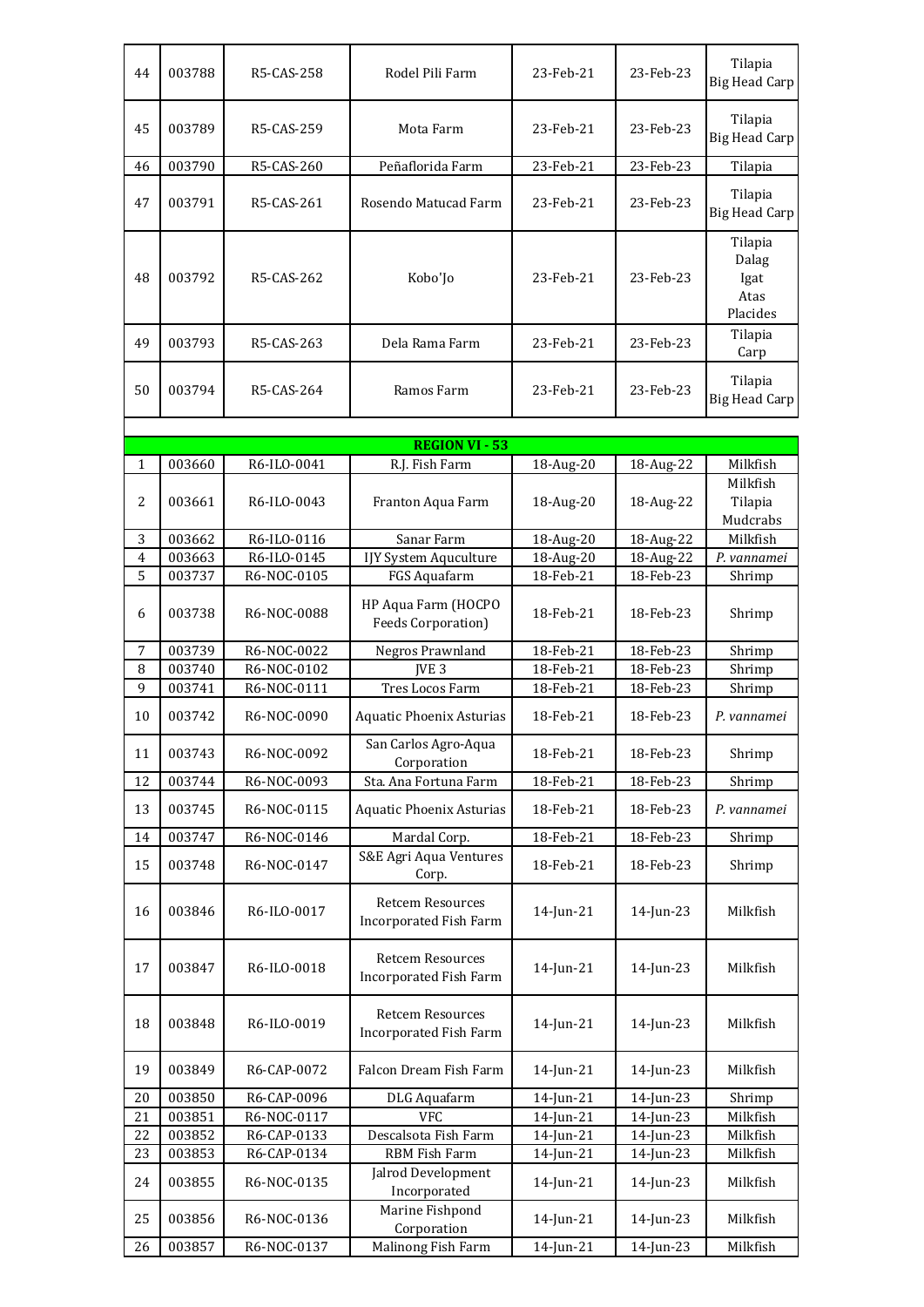| 27 | 003874 | R6-NOC-0129 | Zestcook 117<br>Incorporated                             | 18-Jun-21  | 18-Jun-23  | Shrimp              |
|----|--------|-------------|----------------------------------------------------------|------------|------------|---------------------|
| 28 | 003876 | R6-NOC-0071 | Aquacards Inc.                                           | 29-Jun-21  | 29-Jun-23  | P. vannamei         |
| 29 | 003949 | R6-NOC-0108 | Juvia Aqua Corp.                                         | 4-Oct-21   | 4-Oct-23   | P. vannamei         |
| 30 | 003950 | R6-NOC-0121 | Kanlaon Farm                                             | 4-Oct-21   | 4-Oct-23   | P. vannamei         |
| 31 | 003955 | R6-NOC-0100 | <b>Bayshore Aquaculture</b><br>Corp.                     | $3-Nov-21$ | $3-Nov-23$ | P. vannamei         |
| 32 | 003956 | R6-NOC-0107 | <b>AOC Farm</b>                                          | 3-Nov-21   | 3-Nov-23   | P. vannamei         |
| 33 | 003957 | R6-NOC-0118 | Galicia Phoenix<br>Aquaculture Corp.                     | $3-Nov-21$ | $3-Nov-23$ | P. vannamei         |
| 34 | 003958 | R6-NOC-0122 | Aderma Aquafarm                                          | 3-Nov-21   | 3-Nov-23   | P. vannamei         |
| 35 | 003959 | R6-NOC-0148 | <b>Prolific Aquaventures</b><br>Corp.                    | $3-Nov-21$ | $3-Nov-23$ | P. vannamei         |
| 36 | 003960 | R6-NOC-0149 | Marmi Farm                                               | 3-Nov-21   | 3-Nov-23   | P. vannamei         |
| 37 | 003961 | R6-NOC-0150 | SQB Fish Farm                                            | $3-Nov-21$ | 3-Nov-23   | P. vannamei         |
| 38 | 004026 | R6-CAP-0140 | Jam Bangus Aquaculture                                   | 7-Feb-22   | 7-Feb-24   | Milkfish            |
| 39 | 004027 | R6-CAP-0151 | Jam Bangus Aquaculture                                   | 7-Feb-22   | 7-Feb-24   | Milkfish            |
| 40 | 004028 | R6-ILO-0069 | <b>Gustilo Marine Product</b>                            | 7-Feb-22   | 7-Feb-24   | Milkfish<br>Mudcrab |
| 41 | 004029 | R6-ILO-0016 | <b>Retcem Resources</b><br><b>Incorporated Fish Farm</b> | 7-Feb-22   | 7-Feb-24   | Milkfish            |
| 42 | 004030 | R6-ILO-0021 | <b>Retcem Resources</b><br><b>Incorporated Fish Farm</b> | 7-Feb-22   | 7-Feb-24   | Milkfish            |
| 43 | 004031 | R6-CAP-0132 | Petit. Lac Aquaculture                                   | 7-Feb-22   | 7-Feb-24   | Milkfish            |
| 44 | 004032 | R6-NOC-0098 | Charoen Pokphand Food<br>Phils Corp.                     | 7-Feb-22   | 7-Feb-24   | P. vannamei         |
| 45 | 004033 | R6-NOC-0099 | Charoen Pokphand Food<br>Phils Corp.                     | 7-Feb-22   | 7-Feb-24   | P. vannamei         |
| 46 | 004034 | R6-CAP-0153 | RSE Fish Farm                                            | 7-Feb-22   | 7-Feb-24   | Milkfish            |
| 47 | 004035 | R6-CAP-0152 | Pescados Aquamarine<br>Inc. Fish Farm                    | 7-Feb-22   | 7-Feb-24   | Milkfish            |
| 48 | 004036 | R6-CAP-0078 | RSE Fish Farm 2                                          | 7-Feb-22   | 7-Feb-24   | Milkfish            |
| 49 | 004037 | R6-NOC-0109 | <b>EFETEBE Farm</b>                                      | 7-Feb-22   | 7-Feb-24   | Shrimp              |
| 50 | 004038 | R6-NOC-0114 | Negros Cebu Aqua                                         | 7-Feb-22   | 7-Feb-24   | Shrimp              |
| 51 | 004039 | R6-NOC-0091 | Sta. Clara Shrimp Farm                                   | 7-Feb-22   | 7-Feb-24   | P. vannamei         |
| 52 | 004040 | R6-NOC-0087 | Ocean Feedmill Corp.                                     | 7-Feb-22   | 7-Feb-24   | P. vannamei         |
| 53 | 004041 | R6-NOC-0039 | Ocean Feedmill Corp.                                     | 7-Feb-22   | 7-Feb-24   | P. vannamei         |

|                          |        |            | <b>REGION VII - 24</b>                                                      |                 |           |                         |
|--------------------------|--------|------------|-----------------------------------------------------------------------------|-----------------|-----------|-------------------------|
| 1                        | 003643 | R7-NEG-172 | Southern Negros Agri-<br>Fisheries Multi-Purpose<br>Cooperative Farm        | $20$ -Mar- $20$ | 20-Mar-22 | P. vannamei<br>Milkfish |
| $\overline{\mathcal{L}}$ | 003644 | R7-NEG-239 | <b>Mainit Marine Resources</b><br>Corp                                      | $20$ -Mar- $20$ | 20-Mar-22 | P. vannamei             |
| 3                        | 003707 | R7-CEB-168 | Golden Harvest Pond, Inc.                                                   | 17-Dec-20       | 17-Dec-22 | P. vannamei             |
| 4                        | 003708 | R7-CEB-169 | Carcar Prawn Farm                                                           | 17-Dec-20       | 17-Dec-22 | P. vannamei             |
| 5                        | 003709 | R7-CEB-170 | Aquatic Ranch<br>Development Corp.                                          | $17$ -Dec- $20$ | 17-Dec-22 | P. vannamei             |
| 6                        | 003710 | R7-CEB-171 | L.V. Velez Mineral and<br>Industrial Corporation -<br>Angie's Vannamei Farm | $17$ -Dec- $20$ | 17-Dec-22 | P. vannamei             |
| 7                        | 003711 | R7-B0H-189 | Ubay Brackishwater Fish<br>Farm                                             | 17-Dec-20       | 17-Dec-22 | Milkfish<br>Tilapia     |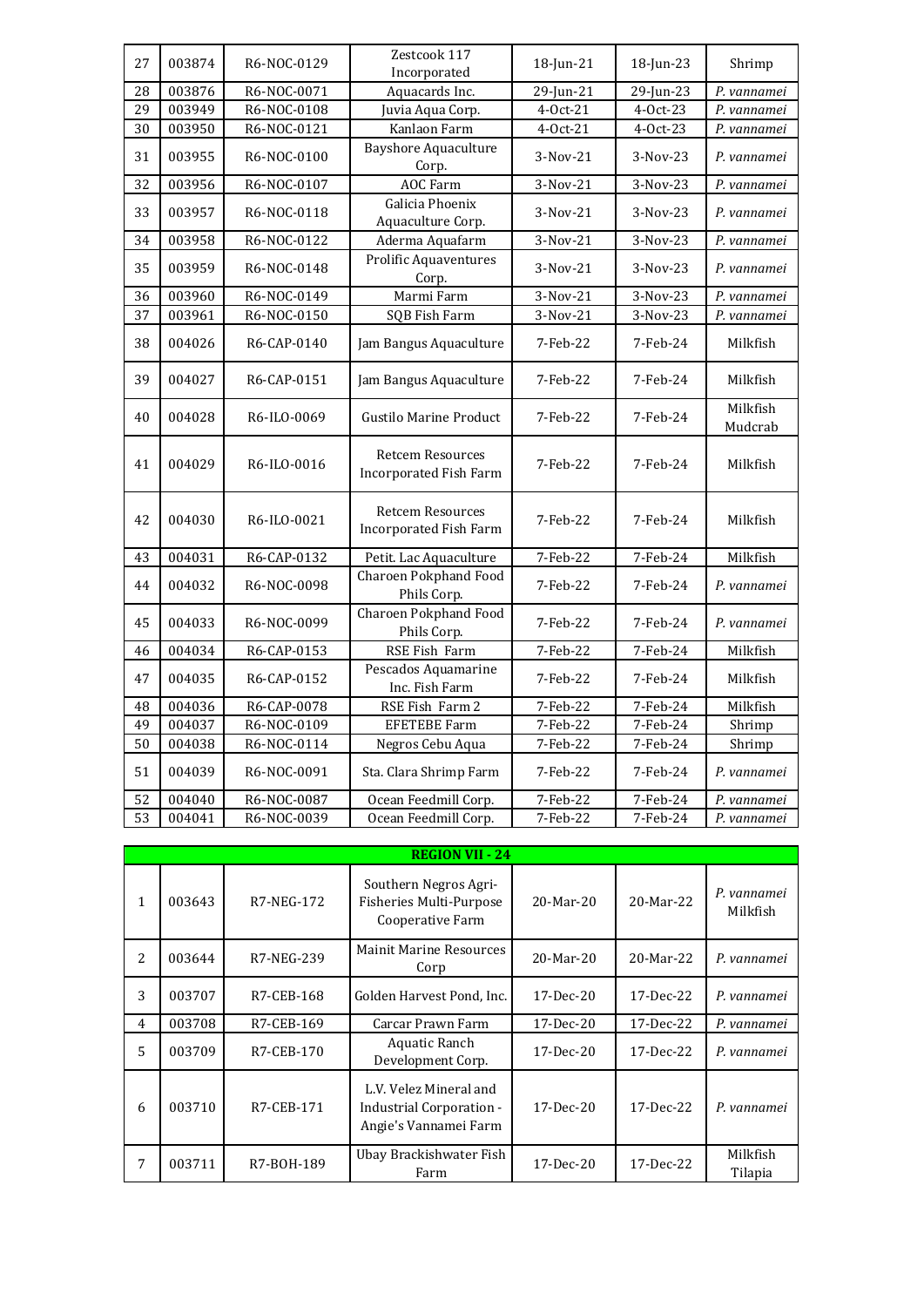| 8  | 003712 | R7-B0H-225 | <b>BFAR 7 - Central Visayas</b><br>Multi-Species Nursery<br>Demonstration and<br><b>Training Center</b> | 17-Dec-20 | 17-Dec-22 | Milkfish<br>Tilapia           |
|----|--------|------------|---------------------------------------------------------------------------------------------------------|-----------|-----------|-------------------------------|
| 9  | 003713 | R7-B0H-230 | Romeo Cabading Farm                                                                                     | 17-Dec-20 | 17-Dec-22 | P. vannamei<br>Milkfish       |
| 10 | 003714 | R7-CEB-240 | <b>Aquatic Phoenix Asturias</b><br>Corp.                                                                | 17-Dec-20 | 17-Dec-22 | P. vannamei                   |
| 11 | 003715 | R7-CEB-244 | Nestor Ponce Prawn<br>Farm                                                                              | 17-Dec-20 | 17-Dec-22 | P. vannamei                   |
| 12 | 003716 | R7-CEB-248 | Fortune Aquaculture<br>Enterprises                                                                      | 17-Dec-20 | 17-Dec-22 | P. vannamei                   |
| 13 | 003717 | R7-NEG-251 | RSY Ventures, Inc.                                                                                      | 17-Dec-20 | 17-Dec-22 | P. vannamei                   |
| 14 | 003718 | R7-CEB-254 | iMarine Aquaculture Inc.                                                                                | 17-Dec-20 | 17-Dec-22 | P. vannamei                   |
| 15 | 003898 | R7-B0H-126 | Marcela Farms, Inc.                                                                                     | 14-Jul-21 | 14-Jul-23 | Shrimp<br>Milkfish<br>Tilapia |
| 16 | 003899 | R7-B0H-127 | Marcela Farms, Inc.                                                                                     | 14-Jul-21 | 14-Jul-23 | Shrimp<br>Milkfish<br>Tilapia |
| 17 | 003900 | R7-B0H-129 | Marcela Farms, Inc.                                                                                     | 14-Jul-21 | 14-Jul-23 | Shrimp<br>Milkfish<br>Tilapia |
| 18 | 003901 | R7-B0H-238 | Marcela Farms, Inc.                                                                                     | 14-Jul-21 | 14-Jul-23 | Shrimp<br>Milkfish<br>Tilapia |
| 19 | 003936 | R7-CEB-186 | Martinez Aquafarm                                                                                       | 3-Sep-21  | 3-Sep-23  | Shrimp                        |
| 20 | 003937 | R7-CEB-194 | Pasayan ni Juan Farm                                                                                    | 3-Sep-21  | 3-Sep-23  | Shrimp                        |
| 21 | 003938 | R7-CEB-195 | Nestor Ponce Prawn<br>Farm                                                                              | 3-Sep-21  | 3-Sep-23  | Shrimp                        |
| 22 | 003939 | R7-CEB-252 | Manta Farm                                                                                              | 3-Sep-21  | 3-Sep-23  | Milkfish                      |
| 23 | 003424 | R7-CEB-198 | Sean Agro Development<br>Incorporated                                                                   | 7-Feb-22  | 7-Feb-24  | P. vannamei                   |
| 24 | 003425 | R7-NEG-239 | <b>Mainit Marine Resources</b><br>Corp.                                                                 | 7-Feb-22  | 7-Feb-24  | P. vannamei                   |

|                | <b>REGION VIII - 12</b> |            |                                                               |                 |           |                                       |  |  |  |
|----------------|-------------------------|------------|---------------------------------------------------------------|-----------------|-----------|---------------------------------------|--|--|--|
| $\mathbf{1}$   | 003818                  | R8-LEY-025 | Manuel Abogado Farm                                           | 05-May-21       | 05-May-23 | Milkfish                              |  |  |  |
| 2              | 003819                  | R8-LEY-026 | Reynaldo Maghacut Farm                                        | 05-May-21       | 05-May-23 | Milkfish                              |  |  |  |
| 3              | 003820                  | R8-LEY-027 | Virgilio Bitancor &<br>Freddie Revalo Farm                    | 05-May-21       | 05-May-23 | Milkfish                              |  |  |  |
| $\overline{4}$ | 003834                  | R8-LEY-024 | Oceans Ace Philippines<br><b>Export Import</b><br>Corporation | 17-May-21       | 17-May-23 | Eel                                   |  |  |  |
| 5              | 003836                  | R8-LEY-028 | Arnulfo Briones Farm                                          | $17$ -May- $21$ | 17-May-23 | Shrimp<br>Milkfish<br>Tilapia<br>Crab |  |  |  |
| 6              | 003845                  | R8-LEY-001 | De Oro Resources, Inc.                                        | 20-May-21       | 20-May-23 | P. vannamei                           |  |  |  |
| 7              | 003877                  | R8-LEY-009 | Aqua Peace Farm                                               | 29-Jun-21       | 29-Jun-23 | Shrimp<br>Milkfish                    |  |  |  |
| 8              | 003878                  | R8-LEY-014 | Ruru Fishpond and<br><b>Aquatic Products</b>                  | 29-Jun-21       | 29-Jun-23 | Shrimp                                |  |  |  |
| 9              | 003910                  | R8-LEY-008 | Tacloban Aqua Marine<br>Products                              | 9-Aug-21        | 9-Aug-23  | P. vannamei                           |  |  |  |
| 10             | 003941                  | R8-NSA-012 | Unno Aquafarm                                                 | 22-Sep-21       | 22-Sep-23 | Shrimp<br>Milkfish<br>Tilapia         |  |  |  |
| 11             | 003990                  | R8-LEY-011 | Winston Lim Farm                                              | 29-Nov-21       | 29-Nov-23 | Shrimp                                |  |  |  |
| 12             | 003996                  | R8-LEY-010 | San Juan Aqua Farm                                            | 14-Dec-21       | 14-Dec-23 | Shrimp                                |  |  |  |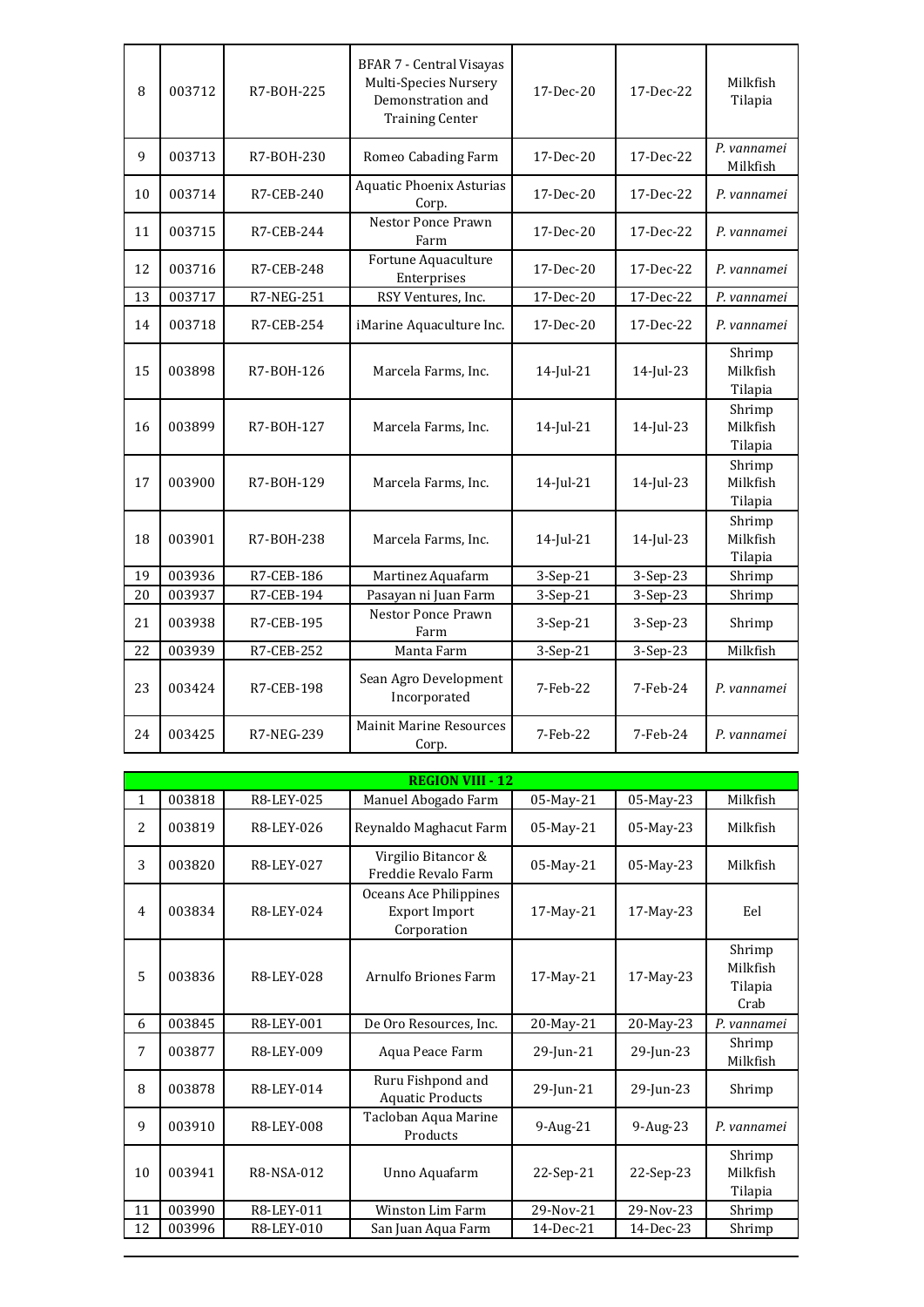|              |        |            | <b>REGION IX - 14</b>                                       |              |           |                                            |
|--------------|--------|------------|-------------------------------------------------------------|--------------|-----------|--------------------------------------------|
| $\mathbf{1}$ | 003904 | R9-SUR-001 | Southern Philippines<br><b>Agro-Marine Products</b><br>Inc. | 16-Jul-21    | 16-Jul-23 | Milkfish                                   |
| 2            | 003905 | R9-SUR-130 | Greenhouse 22 Fishing<br>Station                            | 16-Jul-21    | 16-Jul-23 | Tilapia                                    |
| 3            | 003906 | R9-SUR-138 | Romeo V. Esteves Farm                                       | 16-Jul-21    | 16-Jul-23 | Shrimp<br>Milkfish<br>Tilapia<br>Crabs     |
| 4            | 003907 | R9-SUR-144 | Sayao Farm                                                  | $16$ -Jul-21 | 16-Jul-23 | Shrimp<br>Tilapia                          |
| 5            | 003908 | R9-SUR-147 | <b>STV Farm</b>                                             | 16-Jul-21    | 16-Jul-23 | Shrimp<br>Milkfish<br>Crabs                |
| 6            | 003412 | R9-ZAM-127 | Rexie A. Ubay Farm                                          | 13-Jan-22    | 13-Jan-24 | P. monodon<br>Milkfish<br>Crabs            |
| 7            | 003413 | R9-ZAM-128 | Randy DR. Yosores Farm                                      | 13-Jan-22    | 13-Jan-24 | Shrimp<br>Milkfish                         |
| 8            | 003414 | R9-ZAM-139 | RND Farm                                                    | 13-Jan-22    | 13-Jan-24 | Shrimp<br>Milkfish<br>Tilapia<br>Crabs     |
| 9            | 003415 | R9-ZAM-142 | <b>BNP</b> Farm                                             | 13-Jan-22    | 13-Jan-24 | Shrimp<br>Milkfish<br>Crabs                |
| 10           | 003416 | R9-ZAM-156 | Federico H. Sulla Farm                                      | $13$ -Jan-22 | 13-Jan-24 | Shrimp<br>Milkfish<br>Tilapia<br>Crabs     |
| 11           | 003417 | R9-ZAM-157 | Fernando H. Sulla Farm                                      | 13-Jan-22    | 13-Jan-24 | P. monodon<br>Milkfish<br>Tilapia          |
| 12           | 003418 | R9-ZAM-163 | Troy Farm                                                   | 13-Jan-22    | 13-Jan-24 | P. monodon<br>Milkfish<br>Tilapia<br>Crabs |
| 13           | 003419 | R9-ZAM-164 | Nabila M. Lauria Farm                                       | 13-Jan-22    | 13-Jan-24 | Shrimp<br>Milkfish<br>Crabs                |
| 14           | 003420 | R9-ZAM-165 | Tatoy Farm                                                  | 13-Jan-22    | 13-Jan-24 | Shrimp<br>Milkfish<br>Tilapia<br>Crabs     |

|              |        |                                       | <b>REGION X - 28</b>     |              |              |                                   |
|--------------|--------|---------------------------------------|--------------------------|--------------|--------------|-----------------------------------|
| 1            | 003858 | R <sub>10</sub> -LDN-029              | Alice Tutor Farm         | 18-Jun-21    | 18-Jun-23    | Milkfish                          |
| 2            | 003859 | R <sub>10</sub> -LDN-030              | Benita C. Mabasa Farm    | $18$ -Jun-21 | 18-Jun-23    | P. monodon<br>Milkfish<br>Tilapia |
| 3            | 003860 | R <sub>10</sub> -LDN-031              | Cesar B. Villanueva Farm | $18$ -Jun-21 | $18$ -Jun-23 | Milkfish<br>Shrimp                |
| 4            | 003861 | R <sub>10</sub> -LDN-032              | Eit C. Bantillo Farm     | 18-Jun-21    | 18-Jun-23    | Milkfish                          |
| 5            | 003862 | R10-LDN-033                           | Jaime Fish Farm          | 18-Jun-21    | 18-Jun-23    | Tilapia                           |
| 6            | 003863 | R <sub>10</sub> -LDN-034              | Mitch Fish Farm          | 18-Jun-21    | $18$ -Jun-23 | Tilapia<br>Shrimp                 |
| 7            | 003864 | R10-LDN-035                           | Junelin D. Omandan Farm  | 18-Jun-21    | 18-Jun-23    | Shrimp<br>Tilapia<br>Milkfish     |
| 8            | 003865 | R <sub>10</sub> -LDN-036              | Benjie Fish Farm         | 18-Jun-21    | 18-Jun-23    | Shrimp<br>Tilapia                 |
| $\mathbf{q}$ | 003866 | R <sub>10</sub> -L <sub>DN</sub> -037 | Junbeth Farm             | 18-Jun-21    | 18-Jun-23    | P. monodon<br>Milkfish            |
| 10           | 003867 | R10-LDN-038                           | Richel Fish Farm         | 18-Jun-21    | 18-Jun-23    | Tilapia                           |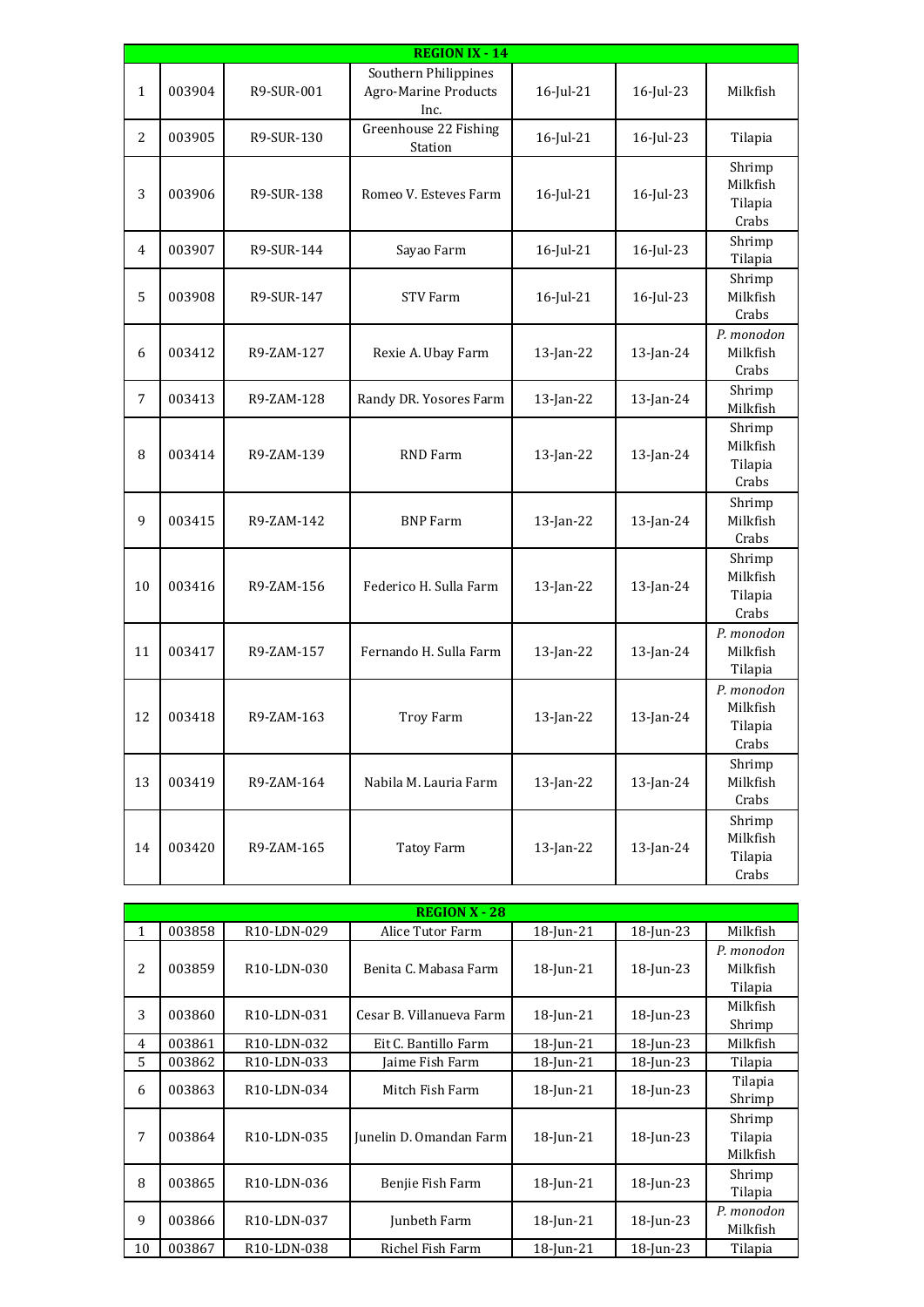| 11 | 003868 | R10-LDN-039              | Romeo A. Penaso, Sr.<br>Farm   | 18-Jun-21    | 18-Jun-23    | Shrimp<br>Milkfish<br>Tilapia             |
|----|--------|--------------------------|--------------------------------|--------------|--------------|-------------------------------------------|
| 12 | 003869 | R <sub>10</sub> -LDN-040 | <b>Rommel Farm</b>             | $18$ -Jun-21 | $18$ -Jun-23 | Shrimp<br>Milkfish<br>Tilapia             |
| 13 | 003870 | R10-LDN-041              | Riza Fish Farm                 | 18-Jun-21    | 18-Jun-23    | Tilapia                                   |
| 14 | 003871 | R <sub>10</sub> -LDN-042 | Trinidad A. Batersal Farm      | 18-Jun-21    | $18$ -Jun-23 | Shrimp<br>Milkfish<br>Crab                |
| 15 | 003872 | R <sub>10</sub> -LDN-043 | Wenifredo Galgo Farm           | 18-Jun-21    | 18-Jun-23    | P. monodon<br>Milkfish<br>Tilapia<br>Crab |
| 16 | 003962 | R10-LDN-044              | Espinosa Farm                  | 3-Nov-21     | 3-Nov-23     | Shrimp<br>Milkfish<br>Tilapia             |
| 17 | 003963 | R10-LDN-045              | Hechanova Farm                 | 3-Nov-21     | $3-Nov-23$   | Shrimp<br>Milkfish<br>Tilapia             |
| 18 | 003964 | R10-LDN-046              | Roberto C. Bernal Farm         | $3-Nov-21$   | 3-Nov-23     | Shrimp<br>Tilapia                         |
| 19 | 003965 | R10-LDN-047              | Antero C. Mabasa Farm          | 3-Nov-21     | 3-Nov-23     | Shrimp<br>Milkfish<br>Tilapia             |
| 20 | 003966 | R10-LDN-048              | Engr. Dela Cruz Farm           | $3-Nov-21$   | 3-Nov-23     | Tilapia<br>Crabs                          |
| 21 | 003967 | R10-LDN-049              | Aquarius Farm                  | 3-Nov-21     | 3-Nov-23     | Shrimp<br>Crabs                           |
| 22 | 003968 | R10-LDN-050              | San Diego Fishery Ent.<br>Inc. | 3-Nov-21     | 3-Nov-23     | Shrimp<br>Milkfish<br>Tilapia<br>Crabs    |
| 23 | 003969 | R10-LDN-051              | Erie P. Bihod Farm             | 3-Nov-21     | 3-Nov-23     | Shrimp<br>Crabs                           |
| 24 | 003970 | R10-LDN-052              | Cereniza C. Arreglado<br>Farm  | 3-Nov-21     | 3-Nov-23     | Shrimp<br>Milkfish<br>Crabs               |
| 25 | 004043 | R10-LDN-053              | Rosalia D. Begontes Farm       | 16-Feb-22    | 16-Feb-24    | P. monodon<br>Tilapia                     |
| 26 | 004044 | R10-LDN-054              | Sabas B. Gasataya Farm         | 16-Feb-22    | 16-Feb-24    | P. monodon<br>Milkfish<br>Crabs           |
| 27 | 004045 | R10-LDN-055              | Helen B. Gasataya Farm         | 16-Feb-22    | 16-Feb-24    | P. monodon<br>Milkfish                    |
| 28 | 004046 | R10-LDN-056              | Lisa G. Zamora Farm            | 16-Feb-22    | 16-Feb-24    | P. monodon<br>Milkfish                    |

| 28 | 004046 | R <sub>10</sub> -LDN-056 | Lisa G. Zamora Farm                       | 16-Feb-22  | 16-Feb-24 | Milkfish                           |
|----|--------|--------------------------|-------------------------------------------|------------|-----------|------------------------------------|
|    |        |                          | <b>REGION XI - 16</b>                     |            |           |                                    |
| 1  | 003664 | R11-DVS-040              | <b>Aquasur Resources</b><br>Corporation   | 18-Aug-20  | 18-Aug-22 | P. vannamei<br>Milkfish<br>Tilapia |
| 2  | 003665 | R11-DV0ro-063            | LAA Hatchery                              | 18-Aug-20  | 18-Aug-22 | Tilapia<br>Catfish                 |
| 3  | 003702 | R11-DVN-042              | 3DC Aquaculture                           | $7-Dec-20$ | 7-Dec-22  | Milkfish<br>Tilapia<br>Danggit     |
| 4  | 003730 | R11-DVS-021              | RHL Fish Farm                             | 08-Feb-21  | 08-Feb-23 | Milkfish                           |
| 5  | 003731 | R11-DV0cc-038            | Malalag Sea Cage Farm                     | 08-Feb-21  | 08-Feb-23 | Milkfish                           |
| 6  | 003732 | R11-DVS-082              | Aqua Biological<br>Industries Corporation | 08-Feb-21  | 08-Feb-23 | Shrimp                             |
| 7  | 003816 | R11-DV0r-084             | Aloy Farm & Tilapia<br>Hatchery           | 30-Apr-21  | 30-Apr-23 | Tilapia                            |